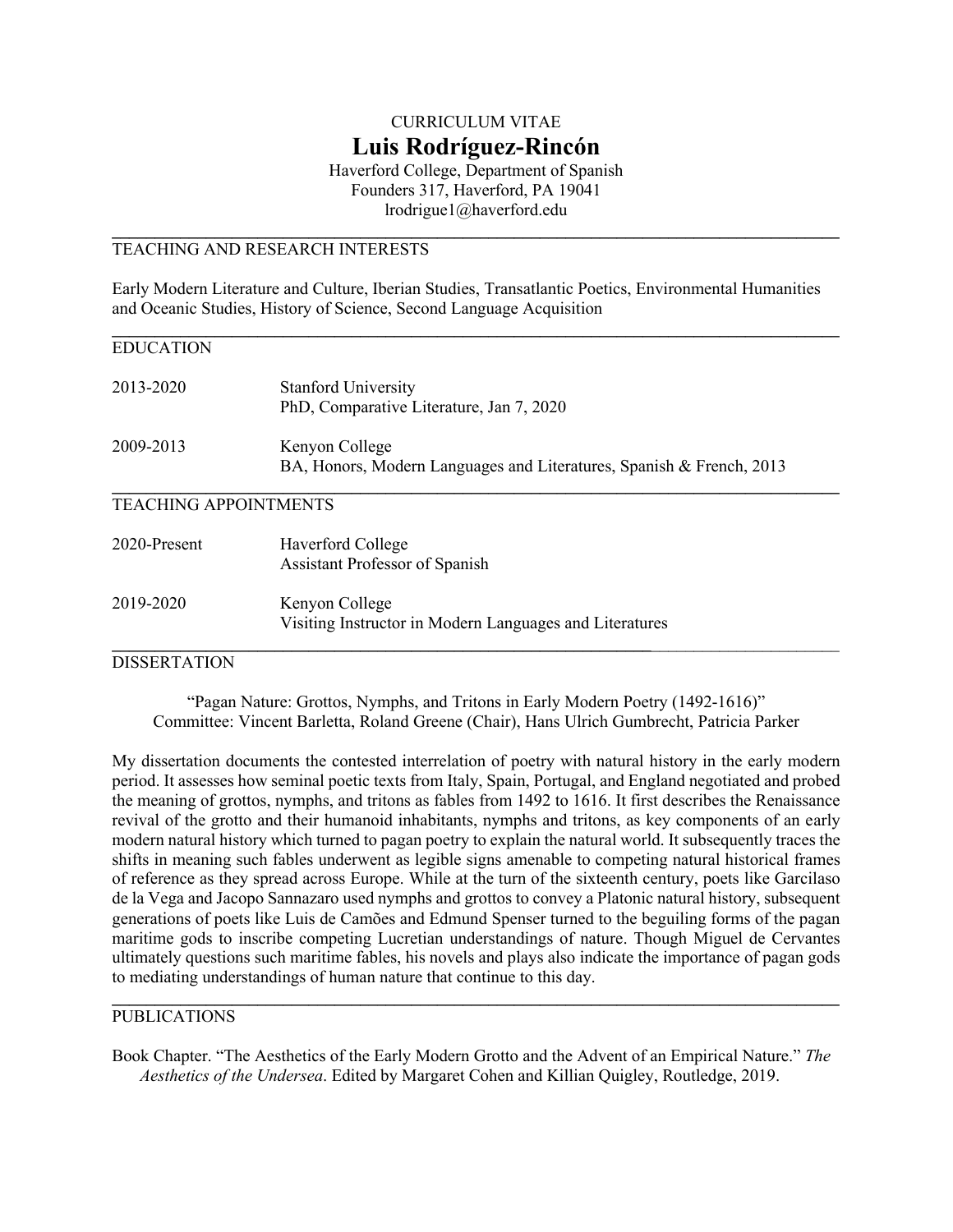- Book Chapter. "Pagan Nature and the Naturalization of Empire in the New World *epyllions* of Bento Teixeira and Silvestre de Balboa." Forthcoming in a volume edited by Emiro Martínez-Osorio and Mercedes Blanco, Centre for Renaissance and Reformation Studies, U of Toronto, Forthcoming 2020.
- Book Review. Rodríguez, Jimena N. "Escribir desde el océano: la navegación de Hernandro de Alarcón y otras retóricas del andar por el Nuevo Mundo." *Revista de estudios hispánicos*, Forthcoming 2020.
- Book Review. Portuondo, María M. "The Spanish Disquiet: The Biblical Natural Philosophy of Benito Arias Montano." *Calíope: The Journal of the Society for Renaissance and Baroque Hispanic Poetry*, vol. 20, no. 1, 2020.

**\_\_\_\_\_\_\_\_\_\_\_\_\_\_\_\_\_\_\_\_\_\_\_\_\_\_\_\_\_\_\_\_\_\_\_\_\_\_\_\_\_\_\_\_\_\_\_\_\_\_\_\_\_\_\_\_\_\_\_\_\_\_\_\_\_\_\_\_\_\_\_\_\_\_\_\_\_\_\_\_\_\_\_\_\_**

## WORK IN PROGRESS

Journal Article. "Berganza's 'buen natural' and the Theriophily of *El casamiento engañoso y el coloquio de los perros*." *Hispanic Review*. Under Review.

#### AWARDS

| Spring 2020 | Center for Innovative Pedagogy, Digital Storytelling Grant, Kenyon College   |
|-------------|------------------------------------------------------------------------------|
| 2019-2020   | Marilyn Yarbrough Dissertation and Teaching Fellowship, Kenyon College       |
| 2019-2020   | Research Fellowship, Three Months, Huntington Library                        |
| 2019        | Founder's Prize for Best Graduate Student Essay, Society for Renaissance and |
|             | Baroque Hispanic Poetry, Biennial Conference, UC Irvine                      |
| 2018-2019   | Lane Dissertation Fellowship in the History of Science, Stanford University  |
| 2013        | Spanish Prize, Kenyon College                                                |
|             |                                                                              |

### SELECTED CONFERENCE PRESENTATIONS

- "Pagan Nature and the Naturalizing Power in the Poems of Bento Teixeira and Silvestre de Balboa," *Natural Knowledge: The Construction and Representation of Nature in the New World*, Renaissance Society of America Conference, April 2020.
- "Pagan Nature in the New World epyllions of Silvestre de Balboa and Bento Teixeira,"  $14<sup>th</sup>$  Biennial Conference of the Society for Renaissance and Baroque Hispanic Poetry, UC Irvine, October 2019.
- "Learning to Read the Sea Gods with Early Modern Eyes: Triton and the Shipwreck of Empire in *The Lusiads*," *Swimming into Paradise: Towards an Ecomaterialist History of Immersion*, Biennial Conference of the Association for the Study of Literature and Environment, UC Davis, June 2019.
- "Garcilaso and the Grotto," *Poetry on the Rocks I: Elements*, Renaissance Society of America Conference, Roundtable, Toronto, Canada, April 2019.
- "Cervantes, las ninfas del Tajo y el legado de Garcilaso de la Vega en la era del desengaño imperial," Society for Renaissance and Baroque Hispanic Poetry Biennial Conference, Seville, Spain, October 2017.
- "Adamastor the Love Poet: Lyric Desire in the Epic Context of *Os Lusíadas*," Renaissance Society of America Conference, Chicago, April 2017.
- "The Early Modern Oceanic Imaginary," with Prof. Steve Mentz (St. John's University), Renaissances Focal Group, Stanford, January 2017.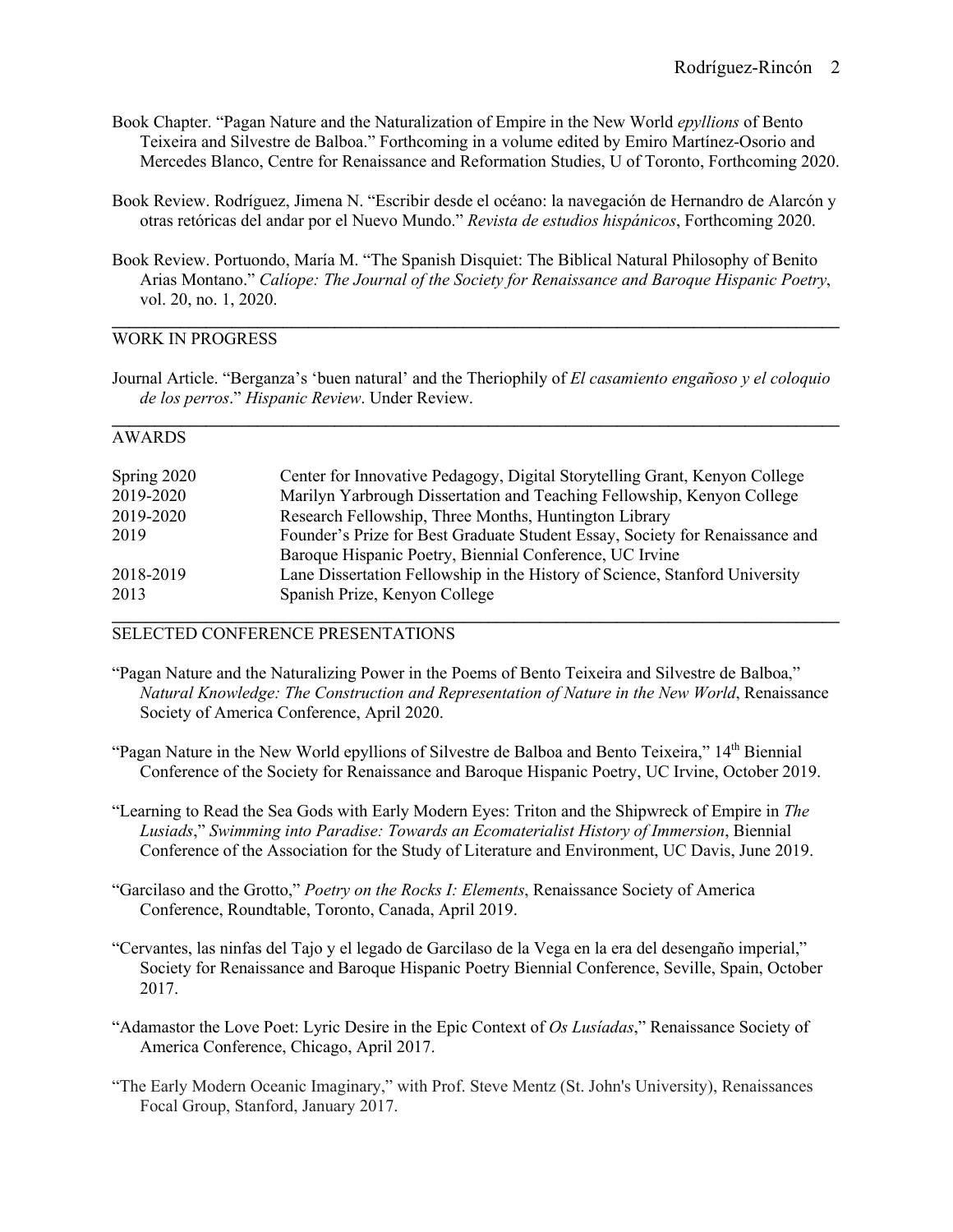"Two Mannerist Crowns: On the Ocean(s) of Luis de Camões and Bento Teixeira," American Portuguese Studies Association Conference*,* Stanford, October 2016.

"La solución cervantina al problema de la mutabilidad oceánica," Twenty-Eighth Cervantes Symposium of California, UC Santa Cruz, April 2016.

**\_\_\_\_\_\_\_\_\_\_\_\_\_\_\_\_\_\_\_\_\_\_\_\_\_\_\_\_\_\_\_\_\_\_\_\_\_\_\_\_\_\_\_\_\_\_\_\_\_\_\_\_\_\_\_\_\_\_\_\_\_\_\_\_\_\_\_\_\_\_\_\_\_\_\_\_\_\_\_\_\_\_\_\_\_**

## LANGUAGES

| Native   | English, Spanish       |  |
|----------|------------------------|--|
| Advanced | French, Portuguese     |  |
| Reading  | German, Italian, Latin |  |

### SELECTED TEACHING

| Spring 2020 | Instructor of Record, Transatlantic Picaresque, SPAN 391.03, Kenyon College<br>In this advanced course for Spanish students, this course focuses on colonial<br>narratives by Colón, Cabeza de Vaca, and Cortés alongside Lazarillo de Tormes<br>and the picaresque novels of Cervantes and María de Zayas in order to explore<br>their shared rhetorical strategies blurring the divide between history and fiction.<br>Conducted in Spanish          |
|-------------|--------------------------------------------------------------------------------------------------------------------------------------------------------------------------------------------------------------------------------------------------------------------------------------------------------------------------------------------------------------------------------------------------------------------------------------------------------|
| Fall 2019   | Instructor of Record, Don Quijote, SPAN 343, Kenyon College<br>In this advanced course for Spanish students, we read Cervantes's famous novel<br>while gaining familiarity with the history and culture of early modern Spain.<br>Students also engaged with modern criticism and theory relating to Cervantes<br>over the course of the semester, and developed their own creative and scholarly<br>interventions on the topic. Conducted in Spanish. |
| Spring 2019 | Instructor of Record, History of Nature, COMPLIT 172, Stanford<br>In this undergraduate course of my own design, students assess the history of<br>Nature as a concept from the pastoral tradition in the Renaissance through the<br>Enlightenment, Romantic periods and conclude with a reading of Margaret<br>Atwood's dystopian pastoral novel, Oryx and Crake.                                                                                     |
| Spring 2016 | Co-Instructor, Imagining the Ocean with Prof. Margaret Cohen and Sean<br>O'Hanlan, COMPLIT 168, Stanford<br>Selected by faculty to jointly teach a class. Developed syllabi, individual lesson<br>plans, and assessments in collaboration with my co-instructors. Led discussion on<br>Camões, Arcimboldo, Keats, and Conrad.                                                                                                                          |

#### SERVICE AND STUDENT MENTORING

| 2016-2018 | Enhancing Diversity in Graduate Education (EDGE) mentor, Stanford                                                        |
|-----------|--------------------------------------------------------------------------------------------------------------------------|
| 2016-2017 | Student Representative, Graduate Affairs Committee, Division of Literatures,<br>Cultures, and Languages (DLCL), Stanford |

<sup>&</sup>quot;The Early Modern Undersea Imaginary," Underwater Worlds Conference, Oxford University, UK, September 2015.